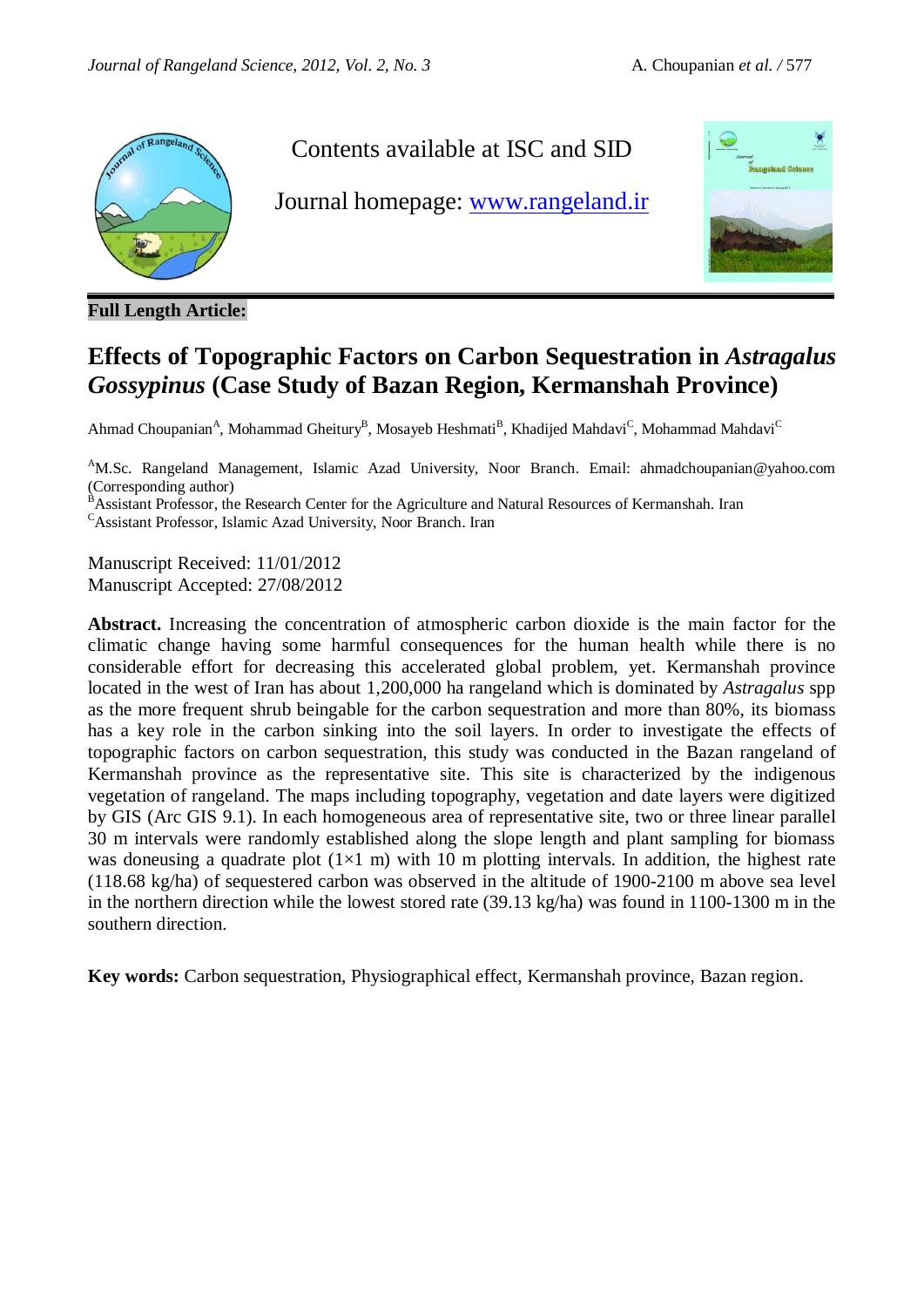#### **Introduction**

Global warming is one of main concerns in current century and carbon dioxide is one of the most greenhouse gases resulting in global warming phenomena. This problem has many impacts such as the melting of polar ice, acid rain and consequently harmful effects on the organic lives which contributes to the destruction of the natural ecosystems and leads to the floods and drought, disturbs the climatic and ecological balances and eventually weakens the production potential. In 1998, approximately 5.5 billion tons of carbons were released into the air through fossil fuels. If this amount increases up to 3% on average in a year, it is expected to be 10 billion tons of carbon emissions in 2010 which results in the anthropogenic global warming and the destruction of the ozone layer. The conventional mechanism is how to curtail carbon and trap it into the soil. Carbon extraction is conducted in some biotic and non-biotic ways (Lal, 2003). The biotic approach of carbon extraction is for the plants to absorb the atmospheric carbon dioxide, convert it into biomass and then, transform it to the organic carbon or humus (Halman & Steinberg, 1999). In Iran, 84.96 out of 164 million ha of lands are in the form of range areas taken as the widest life lands of the country (FRWO, 2006). There are different types of biomass such as shrubs, forbs and grasses among which the shrubs are of greater magnitude because they contain biomass and tend to be basic carbon storage in view of sustainability and permanency. Since shrubs are fraught with the considerable root system biomass that exceeds 80% of the total weight of plant-derived biomass. They play a crucial role in the atmospheric carbon sequestration and transmission of the sequestered carbon into the soil layers (Rees *et al.*, 2005). Among the shrub species, *Astragalus* spp covers nearly 17  $m^2/h$  of lands, 19% of the rangeland and 10% of the total area of Iran. *Astragalus gossypinus* species is highly beneficial in terms of soil protection, plant by production and biodiversity and also ecological terms such as carbon sequestration (Ma'soomi, 2001; Abdi, 2005). *A. gossypinus* species is abundant and widely grown in Zagrus mountain ranges, especially in Kermanshah

province. Therefore, considering the amount of growth and the practical characteristics of such species in terms of the amount of carbon sequestration, it seems highly essential to carry out the carbon sequestration in the Zagrusareas in Kermanshah province. For that reason, the present study investigated the effect of topographic factors (the altitude slope directions) on the degree of potential carbon sequestration in Bazan site, Javanrood where *A. gossypinus* grows. The studies indicate that topography affects the carbon sequestration (Wei *et al.*, 2006; Rhoton *et al.*, 2006; Norton *et al.*, 2003) so that the impact will be due to the production of plant-derived biomass (Tatsuhara and Kurashige, 2001), the impact on moisture and temperature and the effect on the rate of fragmentation. In an investigation of the effects of land-cover type and topography on the soil organic carbon storage in China, Han *et al.,* (2010) argued that the slope direction affects the sequestered carbon in the ecosystems. In the investigation of the effects of climatic factors and altitude on the carbon sequestration potential of plant species growing in the north of Karaj river, Heidari *et al.,* (2010) concluded that the greatest amount of carbon sequestration belongs to 2250-2500 m above sea level with the annual precipitation of 400-450 mm. The soil carbon content varies in terms of the soil type, topography and applicability of land (Garten & Ashwood, 2002). Topography plays an important role in the changes of microclimate because of the impact of precipitation, temperature and sun light absorption (Wigmosta *et al.*, 1998; Brown *et al.*, 2004). Considering the organic carbon content and inorganic matter in some soils related to the slope aspect, Franzmeier *et al.,* (1969) suggested that there is a greater amount of the sequestered carbon in the northern direction comparing to other directions. Chen *et al.,* (2006) stated that topographic factors have had significant impacts on the climatic changes, and hence will be able to affect the movement and transference of the moisture depending on the landscape characteristics. Thus, the productivity of ecosystems is closely dependent upon topographic factors. Kleiss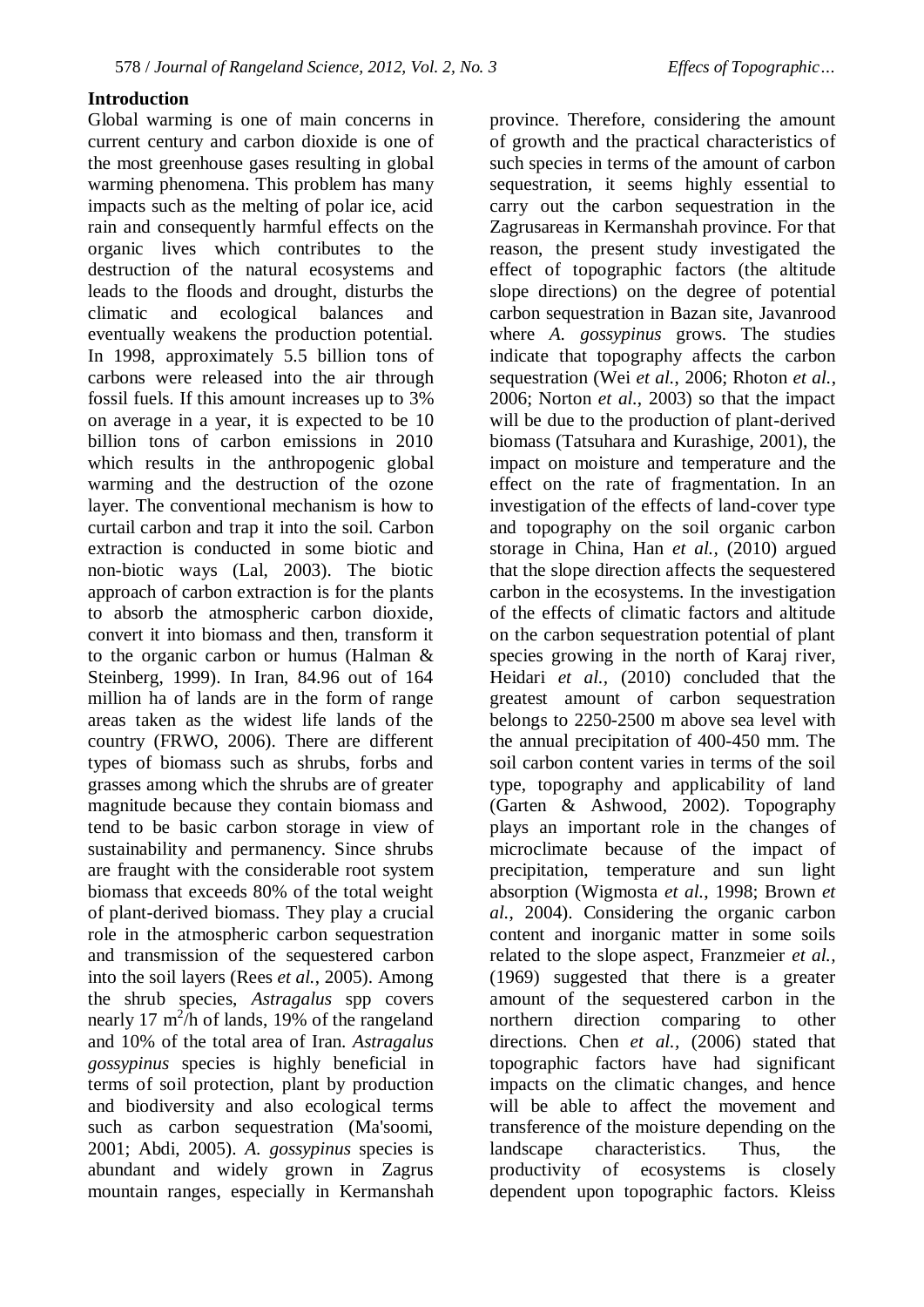(1970), Walker and Ruthe (1968) argued that the way the carbon is distributed in a typical ecosystem depends on a number of soil properties, all of which are affected by the slope factor. Anderson (1995) maintained that the concentration in the soil organic carbon is found to be less in the high slopes where there is maximum erosion and the greatest amount of organic carbon is observed in the low slopes with the concentrated sequestrations.

#### **Preparation of topographic map and sampling**

This site is characterized by the indigenous vegetation of rangeland. The maps including topography, vegetation and date layers were digitized by GIS (Arc GIS 9.1) for driving the homogenous area. In each homogeneous area of representative site, two or three linear parallel transects with 30 m intervals were randomly established along the slope length and plant sampling for biomass was doneusing a quadrate plot  $(1\times1$  m) with 10 m plotting intervals. Following the elevation, the main topographic aspects (north, south, west and earth) were selected within each elevation class and the altitude was categorized in five classes as follows: 1100-1300 m, 1300-1500 m, 1500-1700 m, 1700-1900 m and 1900- 2100 m.

The study area was marked and the species having the widest surface, the greatest percentage of canopy cover and higher frequency in the dominant plant types were determined in the index area. In each representative unit of homogeneous area, first linear transects (depending on the surface of the homogeneous region) in the parallel intervals (30 m apart) were randomly placed on the slope using two woody pickets. The transects were offset having the length of 50 m on the slope from up to down with an angle of 45° down the slope. The quadrate plots of 1 m<sup>2</sup> were established at the surface with the distance of 10 m along the transects. Then, in each plot, plant sampling was carried out from the standing above ground biomass. For the measurement of underground biomass (root system), only a limited number of *A. gossypinus* plants was cut and the underground biomass weight of other samples

was estimated using the sample linear regression (y=ax+b). Therefore, fifteen species of *A. gossypinus* were removed in different canopy covers via the excavation of the whole plant roots and a regression equation was established between the canopy covers and root biomass.

### **Plant analysis**

First, samples obtained from the canopy and root parts were dried in the oven (at 70°C for 24 hours). The plant carbon content including the root and canopy biomass was measured through the combustion in an electrical furnace. For this purpose, the samples were placed into the furnaces and kept for 3-4 hours at 500-600°C in order to determine the change coefficient of the organic carbon sequestration of the aerial and underground parts of the herb. The total ash of each sample

was weighed after they were cooled in a desiccator. After determining the ash weight and retaining the initial weight and the proportion of organic carbon to organic matters, the amount of organic carbon in each sample was calculated according to the following equation:

### $OC = 0.5$  OM

OC: Organic Carbon; OM: Organic Matters The above relation states that half of the plant ashes includes the organic carbon and the other half is made of other elements.

To estimatie the underground biomass, a linear simple regression between the aerial carbon content and root biomass was calculated using SPSS19 software. Then, the data were subjected to one-way ANOVA. Mean comparing analysis was done among the carbon variables in each elevation with different aspects through NSK procedure at  $P= 0.05.$ 

## **Results**

The results obtained from the analyses of variances of carbon sequestration via *A. gossypinus* in 5 altitude classes and four topographical directions are presented in (Table 1).

The results of ANOVA analysis showed that in the first altitude (1100-1300 m), there were significant differences among the aspects for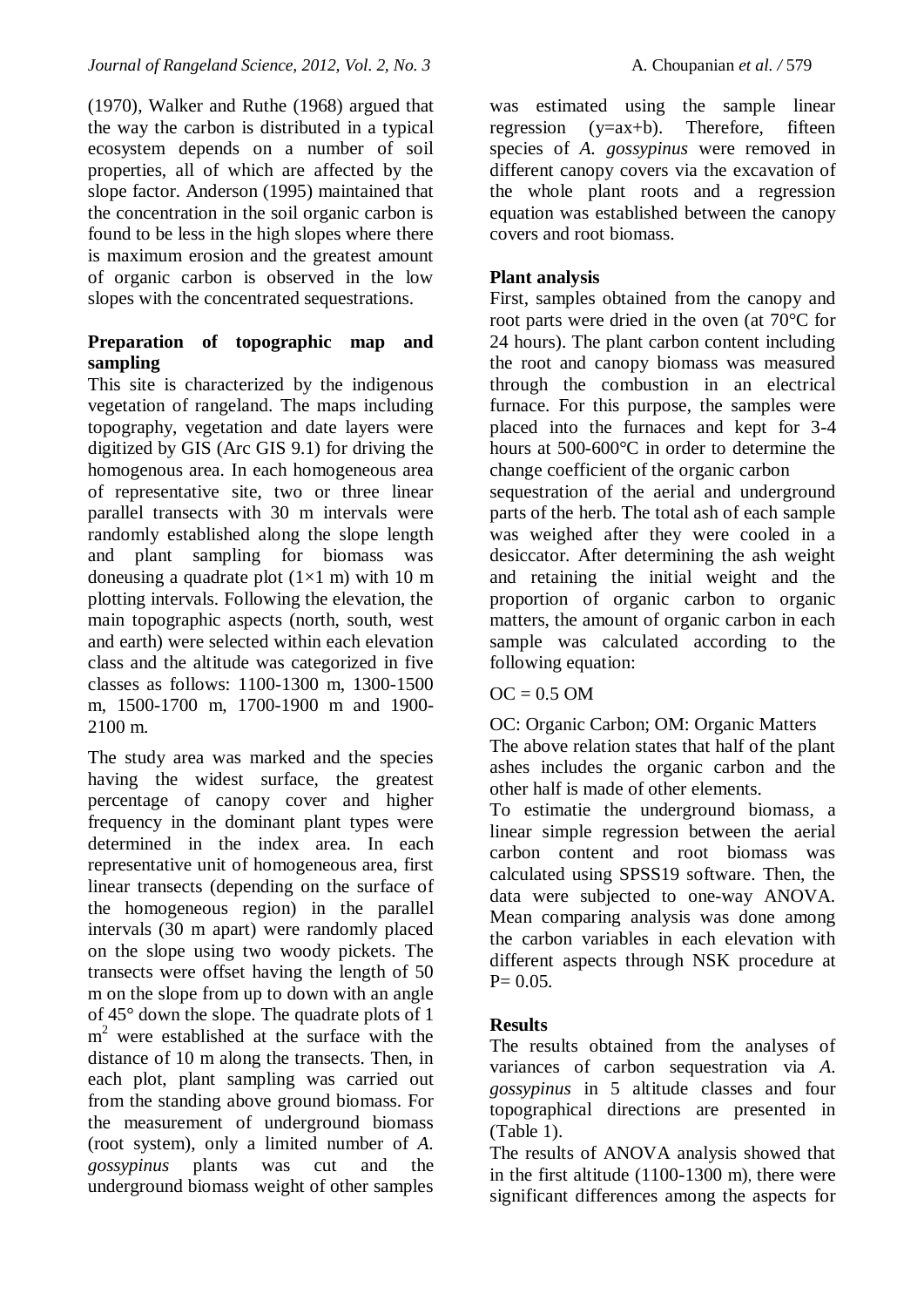the amount of carbon sequestration (P≤ 0.01%). The higher and lower amounts of stored carbon with the average values of 101.55 and 39.13 kg/ha were obtained for the north and south directions, respectively (Table 1).

For the second altitude (1300-1500 m), the same results were obtained and there were significant differences among the aspects (P< 0.01%). The higher and lower values of 107.67 and 48.68 kg/ha were obtained for the north and south directions, respectively (Table 1).The results of ANOVA analysis for the third altitude (1500-1700 m) had a same trend. There were significant differences among the aspects ( $P \le 0.01\%$ ). The higher and lower amounts of stored carbon with the average values of 108.98 and 78.53 kg/ha

were obtained for the north and south directions, respectively (Table 1).

For the fourth altitude (1700-1900 m), the north and south directions with the average values of 112.56 and 83.19 kg/ha had higher and lower amounts of the stored carbon, respectively (Table 1). And finally, for the highest level of altitude (1900-2100 m), ANOVA analysis showed significant differences among the aspects for the amount of carbon sequestration ( $P \leq 0.01\%$ ). The higher and lower rates of the stored carbon with the average values of 118.68 and 66.06 were obtained for the north and south directions, respectively.

Table 1. The ANOVA analyses for stored carbon in the first altitude stratum (1100-1300 m.a.s.l) in four directions

| Slop Aspect                                                                                                   | 1100-1300m       | 1300-1500m      | 1500-1700m      | 1700-1900m      | 1900-2100m        | <b>Total Means</b> |
|---------------------------------------------------------------------------------------------------------------|------------------|-----------------|-----------------|-----------------|-------------------|--------------------|
| North                                                                                                         | $101.55 + 9.63$  | $107.67 + 6.64$ | $108.89 + 6.41$ | $112.56 + 8.06$ | $118.68 \pm 2.29$ | 109.87             |
| South                                                                                                         | $39.13 \pm 4.14$ | $48.68 + 4.36$  | 78.53+13.88     | $83.19 + 7.03$  | $66.06 \pm 5.33$  | 63.12              |
| East                                                                                                          | $91.75 \pm 7.59$ | $68.51 + 9.03$  | $87.57 + 9.52$  | $92.98 + 4.23$  | $88.08 \pm 7.44$  | 85.78              |
| West                                                                                                          | $80.74 \pm 3.56$ | $75.85 + 14.78$ | $91.24 + 9.64$  | $97.87 + 4.97$  | $94.20 \pm 5.67$  | 87.98              |
| F test                                                                                                        | $**$             | $**$            | $**$            | $**$            | $**$              | $**$               |
| Total means                                                                                                   | 78.29            | 75.18           | 91.56           | 96.65           | 91.76             | 86.69              |
| $\frac{1}{2}$ , $\frac{1}{2}$ , $\frac{1}{2}$ , $\frac{1}{2}$ , $\frac{1}{2}$ , $\frac{1}{2}$ , $\frac{1}{2}$ |                  |                 |                 |                 |                   |                    |

Significant level ( $P \leq 0.01$ ).

#### **Discussion and Conclusion**

The results suggest that the topographical factors (the altitude and slope directions) had significant effects on the carbon sequestration of *A. gossypinus* being in agreement with the views presented by Wei (2006), Rhoton *et al.,* (2006) and Norton *et al.,* (2003). In the present study area, the maximum and minimum amounts of carbon sequestration were achieved in the altitudes of 1900-2100 m and 1100-1300 m, respectively. Altitude is one of the most important physiographic parameters which will be able to change most site properties in a typical ecosystem. Due to the effects on the climatic parameters of a region such as temperature and precipitation, the altitude factor plays an effective and positive role in the quantitative increase of plant vegetation, and therefore helps to build up the carbon sequestration potential in the rangeland ecosystem (Azarnivand *et al.,* 2003).

Moreover, the maximum amount of the total carbon sequestration in all 5 altitude layers was observed in the north direction while the minimum amount of the total carbon sequestration was recorded in the south direction. It seems that what contributed to the increase in the amount of the total carbon sequestration in the north slopes is related to the high density of the herbal species at the altitude caused by the contribution of northern slopes due to the lower sunlight absorption and the moisture retaining that leads to the vegetation growth in greater density. Evaporation and perspiration occurred less in the given slopes compared to the other directions. So, the 5th altitude class itself is another factor influencing the increase in the total carbon sequestration because of its altitude characteristic, topographic spot, impracticability and lack of cattle grazing. And in the south slopes, the opposite is true;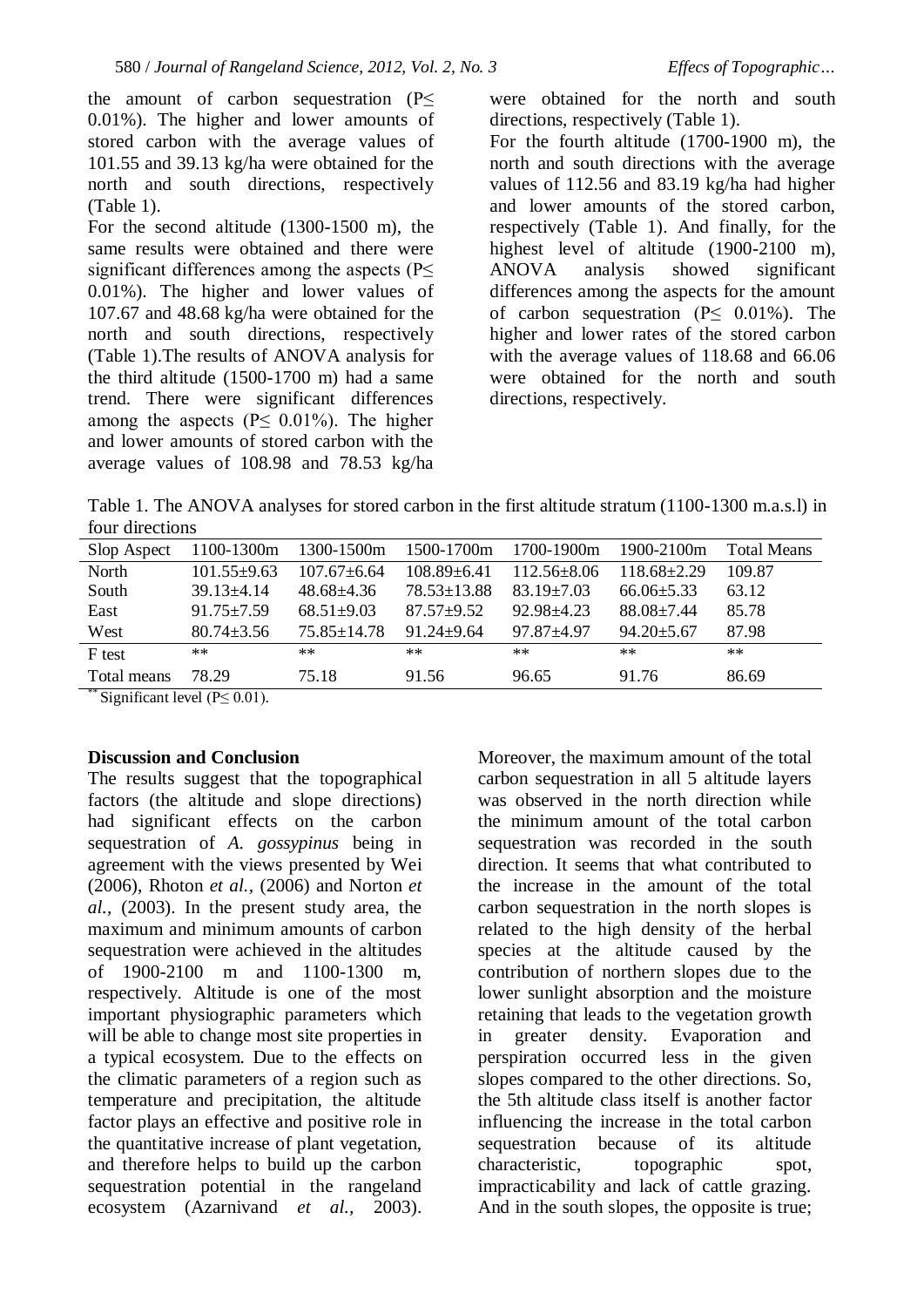therefore, the total carbon sequestration in each altitude of the south slope in the study area was observed less in comparison with three other directions. In addition, Franzmeier *et al.,* (1969) in their investigation of carbon sequestration related to the slope aspect suggested that there is a greater amount of the sequestered organic carbon in the slopes standing toward the north in comparison to other directions which is in agreement with the results obtained from the research investigations conducted by Heidari *et al.,* (2010), Han *et al.,* (2010) and Chen *et al.,* (2006) in the study area. 1st altitude stratum (1100-1300 m.a.s.l), on the other hand, is the most vulnerable altitude stratum in terms of the areas having natural resources, especially rangelands and range plants. This is because this stratum is readily available for residential, gardening, agricultural and husbandry uses, and it is also quite possible to locate the ranges and the plant species therein. Thus, because of burning the farms, the 1st altitude stratum has the lowest vegetation density of the given species in proportion to the other strata, and since the amount of vegetation density is one of the indices of carbon extraction, the lower stratum revealed less carbon sequestration than that in other altitude strata. By the same token, there is greater erosion in the given stratum as the result of the undue interferences leading to the infertility of the soil and loss of herbal species or at least a decline in their concentrations.

### **References**

- Abdi, N., 2005. Estimating the potentiality of carbon sequestration of the Astragalus genus (subgenus of *Tragacantha*) in Arak and Isfahan provinces, Abstract of Ph.D. Dissertation, IAU, Science and Research Branch, Islamic Azad University, Tehran, Iran. (In Persian).
- Anderson, D. W., 1995. Decomposition of organic matter and carbon emissions from soils. p.165-175. In: R. Lal, J. Kimble, E. Levine & B. A. Stewart (eds.) soils and

global change. Advances in soil science series. CRC press Inc., BocaRaton, Fla.

- Azarnivand, H., Jafari, M., Moghaddam, M. R., Jalili, A. & M. A. Zare Chahouki, 2003. The effects of soil characteristics and elevation on distribution of two *Artemisia* species, (Case study: Yard Avard, Garmsar and Semnan Rangelands) Iranian, *Jour. Natural Res*. **56:** 1, 2. (In Persian).
- Brown, R. D., Brausnett, B. & Robinson, D. 2004. Gridded northern American monthly snow depth and snow water equivalent for GCM evaluation. *Atmosphere-Ocean*. **41:** 1-14.
- Chen, X. F., Chen, M. J., An, S. Q. & Ju, W. M. 2006. Effects of topography on simulated net primary productivity at landscape scale, *Jour. Environmental Management.* **85:** 585-596.
- Franzmeier, D. P., Pedersen, E. J., Longwell, T. J., Byrne, J. G. & Losche, C. K. 1969. Properties of some soils in the Cumberland plateau as related to slope aspect and position. *Soil Soc. Am. Proc*. **33:** 755-761.
- Garten, C. T. & Ashwood, T. L. 2002. Landscape level differences in soil carbon and nitrogen: Implications for soil carbon sequestration. *Global Biogeochem*. *Cycles*  **16:** 61/1-61/14.
- Halman, M. M. & Steinberg, M. 1999. *Greenhouse gas carbon dioxide mitigation: Science and Technology*. Lewis Publishers, Boca Raton, FL: 568 PP.
- Han, X., Tsunekawa, A., Tsubo, M. & Li, S. 2010. Effects of land-cover type topography on soil organic carbon storage on Northern Loess plateau, China*, Acta Agriculturae Scandinavica, Section B-Plant Soil Science*, **60(4):** 326-334.
- Heidari, A., Faghih, A. & Gorii, M. 2010. Soil solutions for a changing world 19th world congress of soil science, 1–6 August 2010, Brisbane, Australia. Published on DVD. (In Persian).